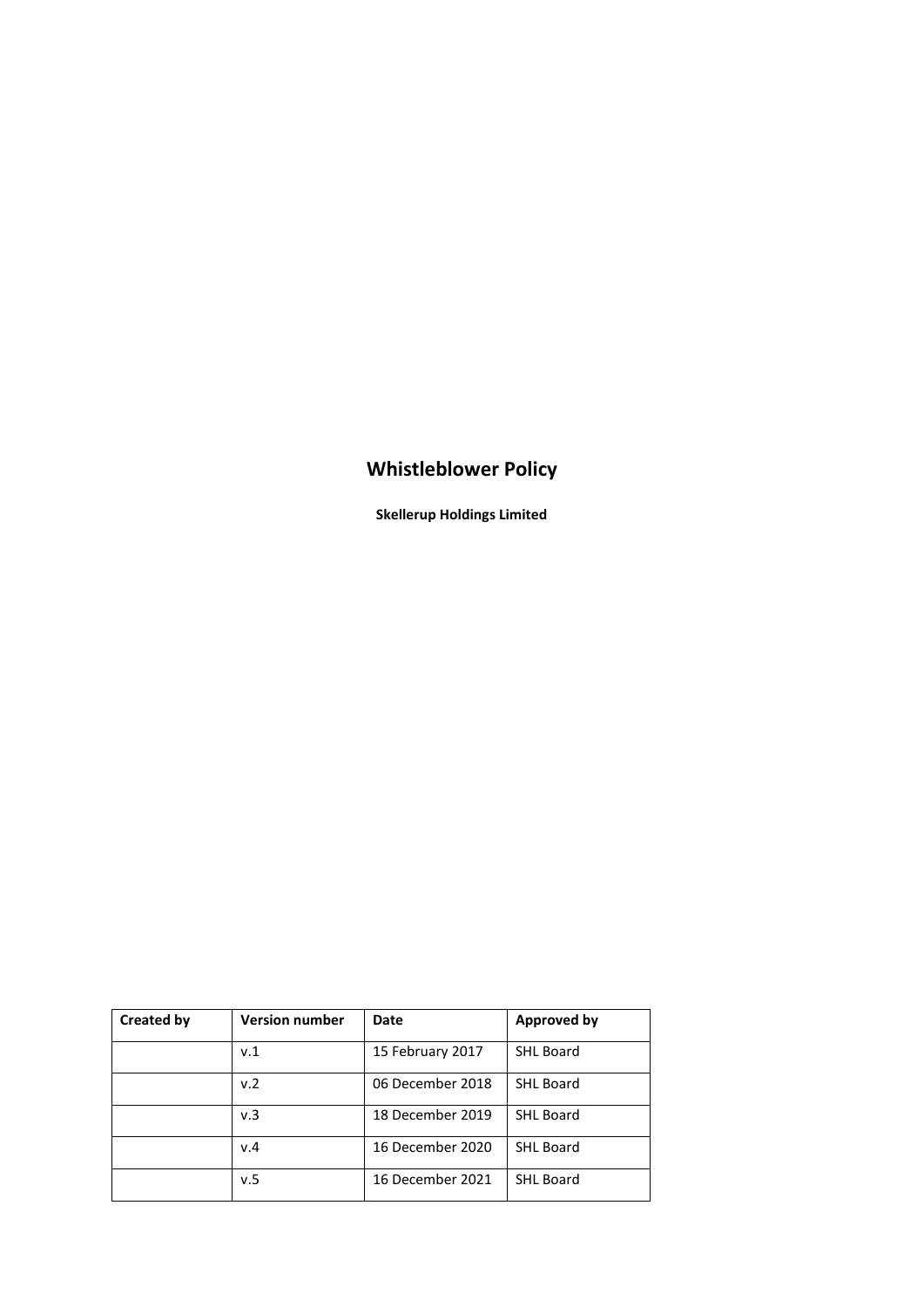# **1. Purpose**

The purpose of this Whistleblower Policy ("the Policy") is to outline the system and procedures to be followed, both by the Staff member and by Skellerup Holdings Limited ("Skellerup") and its subsidiaries ("the Skellerup Group") in relation to any concerns about Serious Wrongdoing.

## **2. Scope**

This Policy applies to all companies in the Skellerup Group and covers the procedures for dealing with reports made by Skellerup staff of Serious Wrongdoing within the Group. It also addresses the protection of individuals making those reports.

Where Skellerup or a subsidiary company operates in an overseas jurisdiction and that overseas jurisdiction imposes a higher standard, those local standards are deemed to be incorporated into and to supplement the Policy.

This Policy applies to all Staff, including Directors, managers, employees, contractors and consultants in all businesses and subsidiaries within the Skellerup Group.

Staff employed in New Zealand who are aware of Serious Wrongdoing have a specific set of legal protections, if they decide to disclose their concerns, and can choose to make a protected disclosure. This is different to reporting serious misconduct and wrongdoing with the main difference being the protection offered by the Protected Disclosures Act 2000 (the Act). The Act provides protection for employees who, in accordance with the Act, make disclosures of information about Serious Wrongdoing within an organisation.

## **3. Definitions**

A **Whistleblower** is a person, being a Director, manager, employee, contractor or consultant of Skellerup or a subsidiary of Skellerup, where the person is apprehensive about raising his/her concern because of the fear of possible adverse repercussions to him/her in relation to wrongdoing and who makes a report under this Policy.

Skellerup has adopted the definition of Serious Wrongdoing as provided in The Protected Disclosures Act 2000 (New Zealand).

**Serious Wrongdoing** is conduct by a person or persons connected with the Skellerup Group which, in the view of a Whistleblower acting in good faith, is:

- A breach of regulations or laws
- A breach of Skellerup's or its subsidiaries Policies and Codes
- Inappropriate behaviour including discriminatory, sexual harassment and other unethical behaviour
- Unsafe work processes or behaviour or an unsafe environment that may endanger the H&S of employees
- Dishonest or corrupt behaviour, including soliciting, accepting or offering a bribe, facilitation payments or other such benefits
- Illegal activity (including theft, drug sale / use, violence or threatened violence and property damage)
- Impeding internal or external audit processes
- Improper behaviour relating to accounting, internal accounting controls or audit matters
- Mismanagement of Skellerup Group's resources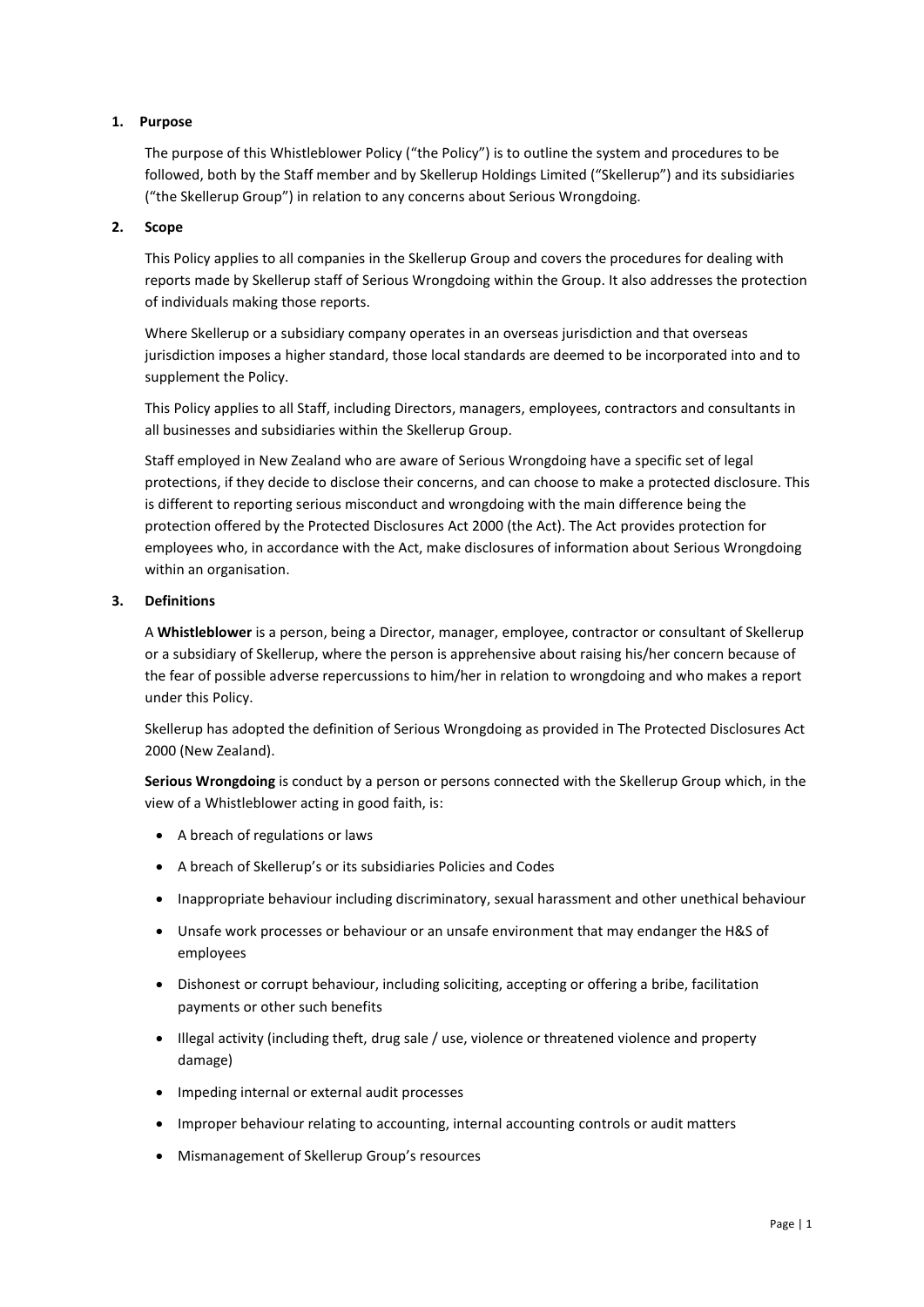- Conduct that is detrimental to Skellerup Group's financial position or reputation
- Concealment of misconduct or wrongdoing

## **4. Policy**

If a Staff member becomes aware of a serious wrongdoing within the Group, the employee should report that serious wrongdoing by making a protected disclosure in accordance with the procedures set out in this Policy.

Under the Act, an employee who reports serious wrongdoing is protected if they:

- Report information which they believe to be true; and
- Disclose the information so that is can be investigated; and
- Want the disclosure to be protected.

The Group must comply with the provisions of the Act to ensure the welfare of a Staff member making a disclosure.

The Group will treat seriously and investigate any disclosure made under this Policy and in accordance with the Act.

#### **5. Procedure**

#### *Making Disclosure*

If you are reporting a serious wrongdoing you should in the normal course first report the matter to your immediate manager, preferably in writing, clearly identifying the nature of the suspected wrongdoing and the person or persons involved.

If the Staff member is uncomfortable reporting the wrongdoing to their immediate manager, they may report the wrongdoing to the next level up noted on the list noted below or directly to the Chief Executive Officer, the Chief Financial Officer or the Chairperson of the Board's Audit Committee.

The Act includes provisions protecting the confidentiality of the disclosure, and also protecting the Staff member from unjustified dismissal or other retaliatory actions following a disclosure.

The Group is not allowed to take any retaliatory action against you if you have reported serious wrongdoing that you believe to be true, for the purpose of investigation.

If the person making the disclosure has any personal interest or involvement in the matter, this should be declared at the outset.

Any Staff member that submits or receives a report must treat the matter confidentially.

Skellerup is committed to the protection of genuine whistleblowers against reprisals. However, where it is shown that a person purporting to be a whistleblower has knowingly made a false claim, of wrongdoing or not made a claim in good faith, then the protections provided by the Act are not available. Such conduct will be considered a serious matter and may render the person concerned subject to disciplinary proceedings (which may include termination of employment).

In order of priority, disclosure should be made to the following people:

- 1. Immediate Manager
- 2. Business Unit Manager
- 3. Group or Divisional Manager
- 4. Chief Financial Officer (CFO) or Chief Executive Officer (CEO)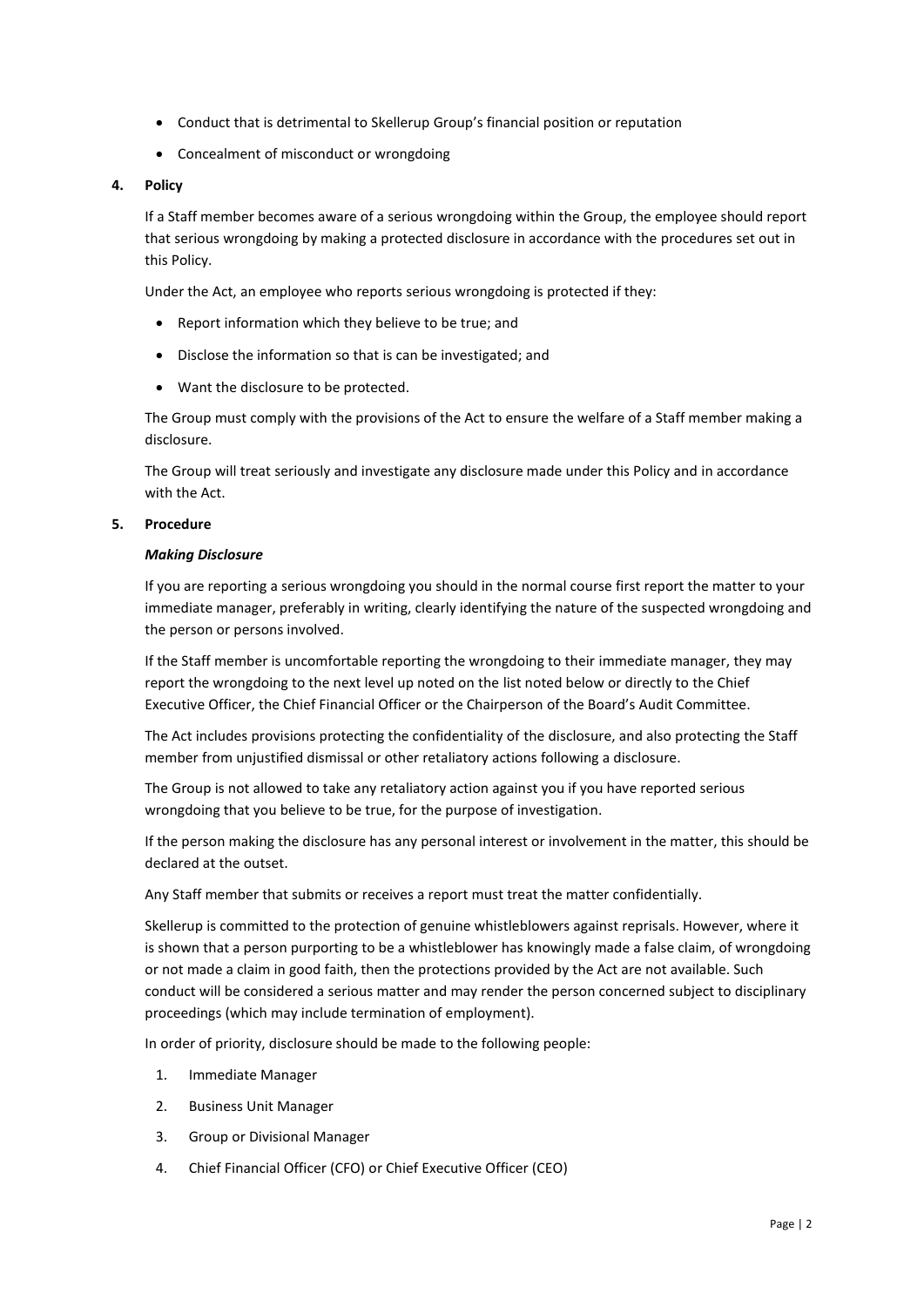# 5. Chairperson of the Audit Committee

# *Receiving Disclosure*

Parties receiving a report of alleged serious wrongdoing have an immediate responsibility to ensure the welfare of the whistleblower and they must refrain from any activity that is, or could be perceived to be, victimisation or harassment of the person reporting the serious wrongdoing.

The receiving party must use all reasonable endeavours not to disclose information that might identify the person reporting the alleged serious wrongdoing unless that person had consented in writing otherwise.

The whistleblower must also, at all times, keep the information disclosed and all matters arising, confidential between themselves and the person to whom they have disclosed the information.

For a report to be investigated, it must contain sufficient information to form a reasonable basis for investigation. A staff member should provide as much information as possible so as not to compromise the ability to fully investigate the report.

Reports of wrongdoing raised through these channels will be investigated, and this will be conducted in a confidential manner, in accordance with the principles of fairness and natural justice.

The receiving party must commence an investigation as soon as practicably possible after the Staff member's disclosure. The investigation should involve appropriate managers, and any other senior manager the receiving party considers appropriate. The receiving party must advise the CFO and the CEO of the investigation. The Staff member shall be informed of the high-level investigation plans and the timeframe to complete the investigation.

Unless it is inappropriate to do so, a whistleblower will be informed of the outcome of the investigation, subject to the considerations of privacy of those against whom the allegations are made and any other issues of confidentiality. The Staff member may not discuss this with any other person. In cases where the Investigator has not substantiated the allegations, an appropriate explanation will be made to the whistleblower, subject to any privacy and confidentiality rights.

The CFO must report any investigation to the Audit Committee as soon as practicable, and as a minimum at its next scheduled meeting.

## **6. Other Information**

In no circumstance, should the Staff member disclose any information to the news, media or Members of Parliament.

The text of the Protected Disclosure Act 2000 (NZ) can be viewed a[t http://www.legislation.govt.nz/.](http://www.legislation.govt.nz/)

## **7. Skellerup Group Contacts**

Chief Financial Officer:

Graham Leaming; Email [graham.leaming@skellerupgroup.com;](mailto:graham.leaming@skellerupgroup.com) Phone +64 21 271 9206

Chief Executive Officer:

David Mair; Email [david.mair@skellerupgroup.com;](mailto:david.mair@skellerupgroup.com) Phone +64 21 708 021

Chairperson of the Audit Committee:

Alan Isaac; Emai[l isaacadvisory52@gmail.com](mailto:isaacadvisory@ihug.co.nz); Phone +64 21 434 226